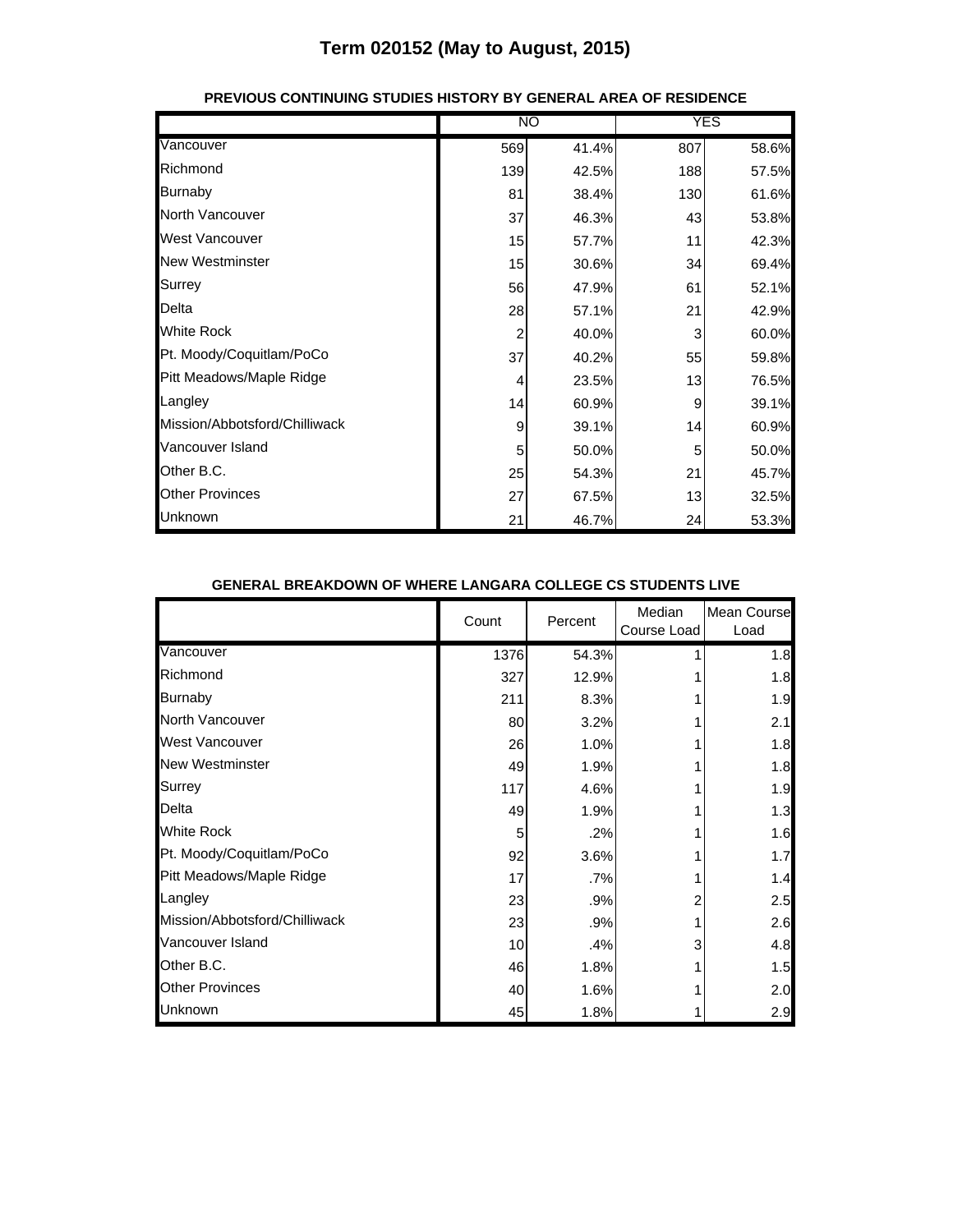| DETAILED BREAKDOWN OF WHERE LANGARA COLLEGE CS STUDENTS LIVE |  |  |
|--------------------------------------------------------------|--|--|
|                                                              |  |  |

| Vancouver      | V5K- Vancouver (North Hastings Sunrise)                       | 29                      |
|----------------|---------------------------------------------------------------|-------------------------|
|                | V5L- Vancouver (North Grandview Woodland)                     | 39                      |
|                | V5M- Vancouver (South Hastings Sunrise)                       | 27                      |
|                | V5N- Vancouver (South Grandview Woodland)                     | 64                      |
|                | V5P- Vancouver (Victoria Fraserview)                          | 74                      |
|                | V5R- Vancouver (South Renfrew Collingwood)                    | 86                      |
|                | V5S- Vancouver (Killarney)                                    | 77                      |
|                | V5T- Vancouver (East Mount Pleasant)                          | 50                      |
|                | V5V- Vancouver (West Kensington Cedar Cottage)                | 75                      |
|                | V5W- Vancouver (SE Riley Park Little Mountain / North Sunset) | 64                      |
|                | V5X- Vancouver (SE Oakridge / South Sunset)                   | 90                      |
|                | V5Y- Vancouver (West Mount Pleasant)                          | 56                      |
|                | V5Z- Vancouver (East Fairview / South Cambie)                 | 60                      |
|                | V6A- Vancouver (Strathcona / Downtown Eastside)               | 23                      |
|                | V6B- Vancouver (NE Downtown / Yaletown)                       | 69                      |
|                | V6C- Vancouver (Waterfront / Coal Harbour / Canada Place)     | 5                       |
|                | V6E- Vancouver (SE West End / Davie Village)                  | 62                      |
|                | V6G- Vancouver (NW West End / Stanley Park)                   | 48                      |
|                | V6H- Vancouver (West Fairview / Granville Island)             | 47                      |
|                | V6J- Vancouver (NW Shaughnessy / East Kitsilano)              | 44                      |
|                | V6K- Vancouver (Central Kitsilano / Greektown)                | 38                      |
|                | V6L- Vancouver (NW Arbutus Ridge / NE Dunbar Southlands)      | 18                      |
|                | V6M- Vancouver (South Shaughnessy / SE Arbutus Ridge)         | 50                      |
|                | V6N- Vancouver (West Kerrisdale / Musqueam)                   | 24                      |
|                | V6P- Vancouver (SE Kerrisdale / West Marpole)                 | 100                     |
|                | V6R- Vancouver (West Kitsilano / West Point Grey / Jericho)   | 21                      |
|                | V6S- Vancouver (NW Dunbar Southlands / Chaldecutt)            | 18                      |
|                | V6T- Vancouver (UBC)                                          | 16                      |
|                | V7Y- Vancouver (Pacific Centre)                               | $\overline{\mathbf{c}}$ |
| Richmond       | V6V- Richmond Northeast                                       | 16                      |
|                | V6W- Richmond Southeast                                       | $\overline{\mathbf{c}}$ |
|                | V6X- Richmond North                                           | 61                      |
|                | V6Y- Richmond Central                                         | 87                      |
|                | V6Z- Vancouver (SW Downtown)                                  | 23                      |
|                | V7A- Richmond South                                           | 38                      |
|                | V7C- Richmond Northwest                                       | 69                      |
|                | V7E- Richmond Southwest                                       | 31                      |
| <b>Burnaby</b> | V3N- Burnaby (East Big Bend / Edmonds)                        | 29                      |
|                | V5A- Burnaby (Lake City / Burnaby Mountain)                   | 10                      |
|                | V5B- Burnaby (Parkcrest Aubrey / Ardingley Sprott)            | 19                      |
|                | V5C- Burnaby (Burnaby Heights / Willingdon Heights)           | 25                      |
|                | V5E- Burnaby (Kingsway Beresford)                             | 17                      |
|                | V5G- Burnaby (Cascade Schou / Douglas Gilpin)                 | 20                      |
|                | V5H- Burnaby (Maywood / Windsor)                              | 59                      |
|                | V5J- Burnaby (Suncrest / West Big Bend)                       | 32                      |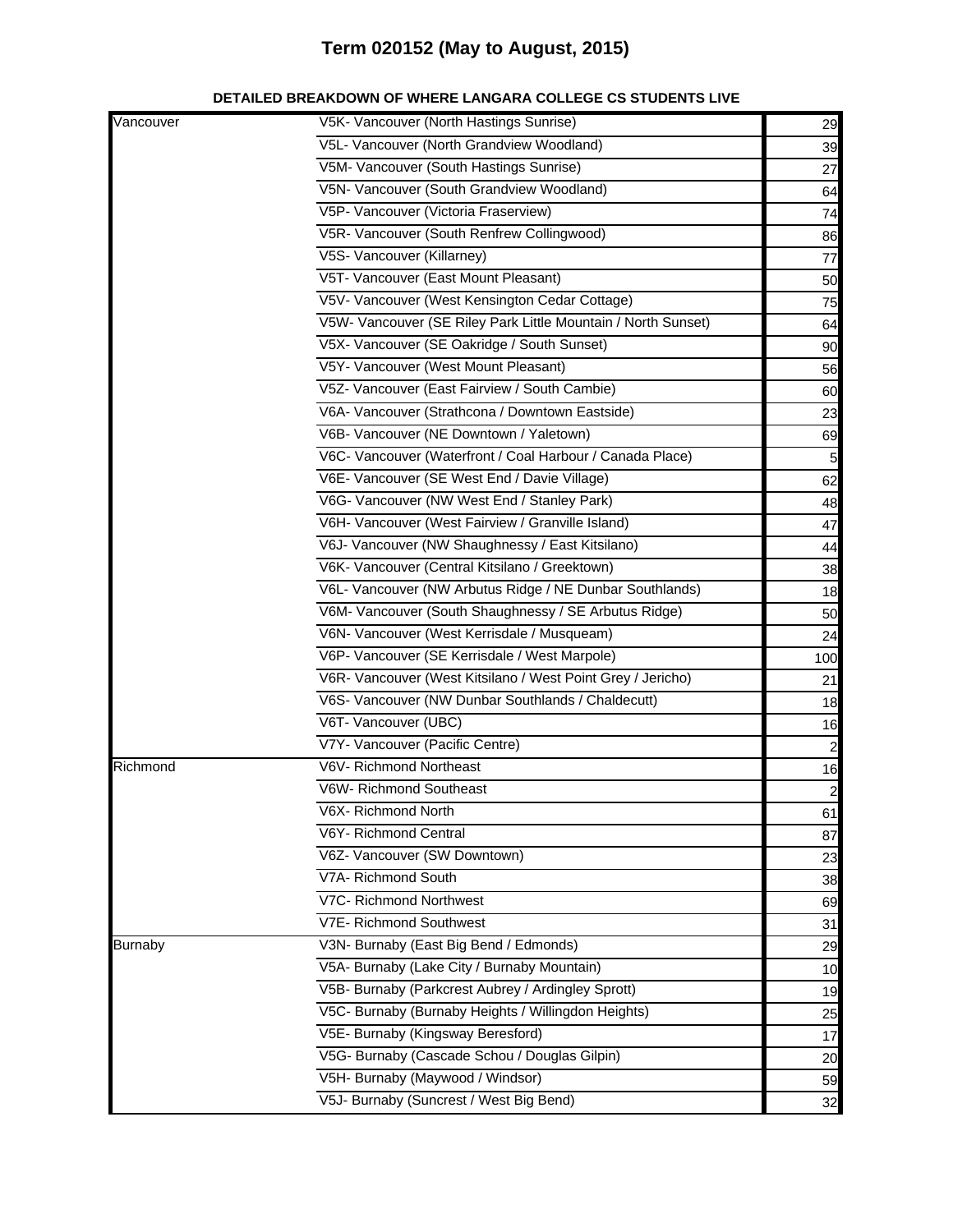| 6<br>V7H- North Vancouver Inner East<br>V7J- North Vancouver East Central<br>4<br>V7K- North Vancouver North Central<br>6<br>V7L- North Vancouver South Central<br>12<br>V7M- North Vancouver Southwest Central<br>20<br>V7N- North Vancouver Northwest Central<br>7<br>V7P- North Vancouver Southwest<br>11<br>V7R- North Vancouver Northwest<br>5<br>V7S- West Vancouver North<br><b>West Vancouver</b><br>7<br>V7T- West Vancouver Southeast<br>10<br>V7V- West Vancouver South<br>6<br>V7W- West Vancouver West<br>3<br>V3L- New Westminster Northeast<br><b>New Westminster</b><br>15<br>V3M- New Westminster Southwest<br>34<br>Surrey<br>V3R- Surrey North<br>12<br>V3S- Surrey East<br>16<br>V3T- Surrey Inner Northwest<br>16<br>V3V- Surrey Outer Northwest<br>14<br>V3W- Surrey Upper West<br>23<br>V3X- Surrey Lower West<br>V4A- Surrey Southwest<br>9<br>V4N- Surrey Northeast<br>18<br>V4P- Surrey South |
|-------------------------------------------------------------------------------------------------------------------------------------------------------------------------------------------------------------------------------------------------------------------------------------------------------------------------------------------------------------------------------------------------------------------------------------------------------------------------------------------------------------------------------------------------------------------------------------------------------------------------------------------------------------------------------------------------------------------------------------------------------------------------------------------------------------------------------------------------------------------------------------------------------------------------|
|                                                                                                                                                                                                                                                                                                                                                                                                                                                                                                                                                                                                                                                                                                                                                                                                                                                                                                                         |
|                                                                                                                                                                                                                                                                                                                                                                                                                                                                                                                                                                                                                                                                                                                                                                                                                                                                                                                         |
|                                                                                                                                                                                                                                                                                                                                                                                                                                                                                                                                                                                                                                                                                                                                                                                                                                                                                                                         |
|                                                                                                                                                                                                                                                                                                                                                                                                                                                                                                                                                                                                                                                                                                                                                                                                                                                                                                                         |
|                                                                                                                                                                                                                                                                                                                                                                                                                                                                                                                                                                                                                                                                                                                                                                                                                                                                                                                         |
|                                                                                                                                                                                                                                                                                                                                                                                                                                                                                                                                                                                                                                                                                                                                                                                                                                                                                                                         |
|                                                                                                                                                                                                                                                                                                                                                                                                                                                                                                                                                                                                                                                                                                                                                                                                                                                                                                                         |
|                                                                                                                                                                                                                                                                                                                                                                                                                                                                                                                                                                                                                                                                                                                                                                                                                                                                                                                         |
|                                                                                                                                                                                                                                                                                                                                                                                                                                                                                                                                                                                                                                                                                                                                                                                                                                                                                                                         |
|                                                                                                                                                                                                                                                                                                                                                                                                                                                                                                                                                                                                                                                                                                                                                                                                                                                                                                                         |
|                                                                                                                                                                                                                                                                                                                                                                                                                                                                                                                                                                                                                                                                                                                                                                                                                                                                                                                         |
|                                                                                                                                                                                                                                                                                                                                                                                                                                                                                                                                                                                                                                                                                                                                                                                                                                                                                                                         |
|                                                                                                                                                                                                                                                                                                                                                                                                                                                                                                                                                                                                                                                                                                                                                                                                                                                                                                                         |
|                                                                                                                                                                                                                                                                                                                                                                                                                                                                                                                                                                                                                                                                                                                                                                                                                                                                                                                         |
|                                                                                                                                                                                                                                                                                                                                                                                                                                                                                                                                                                                                                                                                                                                                                                                                                                                                                                                         |
|                                                                                                                                                                                                                                                                                                                                                                                                                                                                                                                                                                                                                                                                                                                                                                                                                                                                                                                         |
|                                                                                                                                                                                                                                                                                                                                                                                                                                                                                                                                                                                                                                                                                                                                                                                                                                                                                                                         |
|                                                                                                                                                                                                                                                                                                                                                                                                                                                                                                                                                                                                                                                                                                                                                                                                                                                                                                                         |
|                                                                                                                                                                                                                                                                                                                                                                                                                                                                                                                                                                                                                                                                                                                                                                                                                                                                                                                         |
|                                                                                                                                                                                                                                                                                                                                                                                                                                                                                                                                                                                                                                                                                                                                                                                                                                                                                                                         |
|                                                                                                                                                                                                                                                                                                                                                                                                                                                                                                                                                                                                                                                                                                                                                                                                                                                                                                                         |
|                                                                                                                                                                                                                                                                                                                                                                                                                                                                                                                                                                                                                                                                                                                                                                                                                                                                                                                         |
|                                                                                                                                                                                                                                                                                                                                                                                                                                                                                                                                                                                                                                                                                                                                                                                                                                                                                                                         |
| V4C- Delta Northeast<br>Delta<br>14                                                                                                                                                                                                                                                                                                                                                                                                                                                                                                                                                                                                                                                                                                                                                                                                                                                                                     |
| V4E- Delta East<br>$\overline{\mathbf{c}}$                                                                                                                                                                                                                                                                                                                                                                                                                                                                                                                                                                                                                                                                                                                                                                                                                                                                              |
| V4K- Delta Northwest<br>15                                                                                                                                                                                                                                                                                                                                                                                                                                                                                                                                                                                                                                                                                                                                                                                                                                                                                              |
| V4L- Delta Southeast<br>8                                                                                                                                                                                                                                                                                                                                                                                                                                                                                                                                                                                                                                                                                                                                                                                                                                                                                               |
| V4M- Delta Southwest<br>10                                                                                                                                                                                                                                                                                                                                                                                                                                                                                                                                                                                                                                                                                                                                                                                                                                                                                              |
| <b>White Rock</b><br>V4B- White Rock<br>5                                                                                                                                                                                                                                                                                                                                                                                                                                                                                                                                                                                                                                                                                                                                                                                                                                                                               |
| Pt. Moody/Coquitlam/PoCo<br>V3B- Port Coquitlam Central<br>13                                                                                                                                                                                                                                                                                                                                                                                                                                                                                                                                                                                                                                                                                                                                                                                                                                                           |
| V3C- Port Coquitlam South<br>11                                                                                                                                                                                                                                                                                                                                                                                                                                                                                                                                                                                                                                                                                                                                                                                                                                                                                         |
| V3E- Coquitlam North<br>17                                                                                                                                                                                                                                                                                                                                                                                                                                                                                                                                                                                                                                                                                                                                                                                                                                                                                              |
| V3H- Port Moody<br>14                                                                                                                                                                                                                                                                                                                                                                                                                                                                                                                                                                                                                                                                                                                                                                                                                                                                                                   |
| V3J- Coquitlam North<br>23                                                                                                                                                                                                                                                                                                                                                                                                                                                                                                                                                                                                                                                                                                                                                                                                                                                                                              |
| V3K- Coquitlam South<br>14                                                                                                                                                                                                                                                                                                                                                                                                                                                                                                                                                                                                                                                                                                                                                                                                                                                                                              |
| Pitt Meadows/Maple Ridge<br>V2W- Maple Ridge East                                                                                                                                                                                                                                                                                                                                                                                                                                                                                                                                                                                                                                                                                                                                                                                                                                                                       |
| V2X- Maple Ridge West<br>8                                                                                                                                                                                                                                                                                                                                                                                                                                                                                                                                                                                                                                                                                                                                                                                                                                                                                              |
| V3Y- Pitt Meadows<br>4                                                                                                                                                                                                                                                                                                                                                                                                                                                                                                                                                                                                                                                                                                                                                                                                                                                                                                  |
| V4R- Maple Ridge Northwest<br>4                                                                                                                                                                                                                                                                                                                                                                                                                                                                                                                                                                                                                                                                                                                                                                                                                                                                                         |
| V1M- Langley Township North<br>Langley<br>6                                                                                                                                                                                                                                                                                                                                                                                                                                                                                                                                                                                                                                                                                                                                                                                                                                                                             |
| V2Y- Langley Township Northwest<br>6                                                                                                                                                                                                                                                                                                                                                                                                                                                                                                                                                                                                                                                                                                                                                                                                                                                                                    |
| V2Z- Langley Township Southwest<br>$\overline{a}$                                                                                                                                                                                                                                                                                                                                                                                                                                                                                                                                                                                                                                                                                                                                                                                                                                                                       |
| V3A- Langley City<br>6                                                                                                                                                                                                                                                                                                                                                                                                                                                                                                                                                                                                                                                                                                                                                                                                                                                                                                  |
| V4W- Langley Township East<br>3                                                                                                                                                                                                                                                                                                                                                                                                                                                                                                                                                                                                                                                                                                                                                                                                                                                                                         |